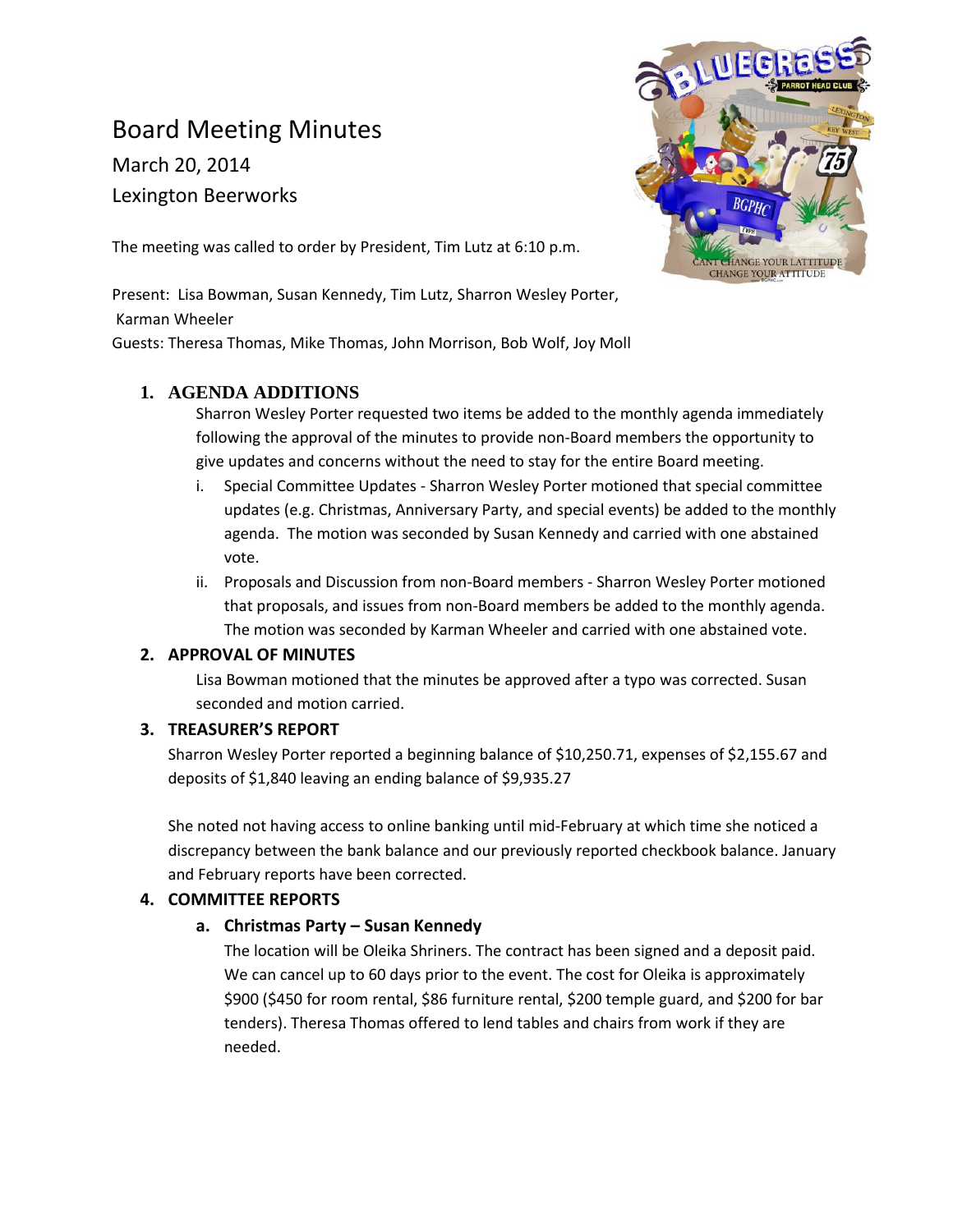We currently have a proposal from the same band from Margaritaville's event. Susan is going to ask Mike Thomas to review the proposal. The band's price is \$1050. It was noted that the same band offered to play at our anniversary party for \$600. Susan will try to negotiate with the band on their price. Based on the amount of time the band has been together, it was suggested that we do not give the band more than \$100 deposit, noting that Conch Republic usually receives 20% deposit.

#### **b. Anniversary Party – Bob Wolf**

Bob Wolf provided a handout with updated minutes and the survey results. The survey findings showed members preferred a summer party as a multi-day event in the suburbs. The Committee has established three subcommittees:

- 1. Hotel
- 2. Charity Committee
- 3. Band Committee

Charity – based on the survey responses, the charity will be a local charity in the horse industry (either horse related or people related) and supported by the "horse people". Old Friends is an example of one of the charities being considered. Karman will check with Chris McCarron and Remi Bellocq from the North American Racing Academy for suggestions.

The Band subcommittee is planning on asking Mike Thomas to serve on their committee.

Their next meeting is next Tuesday night at 6:00 p.m. with the primary focus on the budget for the event.

## **c. See Cruise – Theresa Thomas**

Theresa Thomas thanked the club for participating in the event. She noted that it will be a little different from last year's event. The club is being asked to provide volunteers and collect items. She needs BGPHC volunteers to go back to our donors from last year and to work the day of the event. She asked that members be encouraged to collect items. The Council has volunteers and staff that can pick up items. Theresa has fliers and donation letters and will make them available as soon as her problems with Team Snap are resolved.

The management at Southside is providing items from distributors. Theresa noted someone had offered to make a corn hole set but could not remember who it was. Southside gave a check for \$200 from Happy Hour that went towards the See Cruise.

Tanya Edwards is overseeing the Club volunteers and assignments. Leisha Sexton is assisting in contacting donors from last year.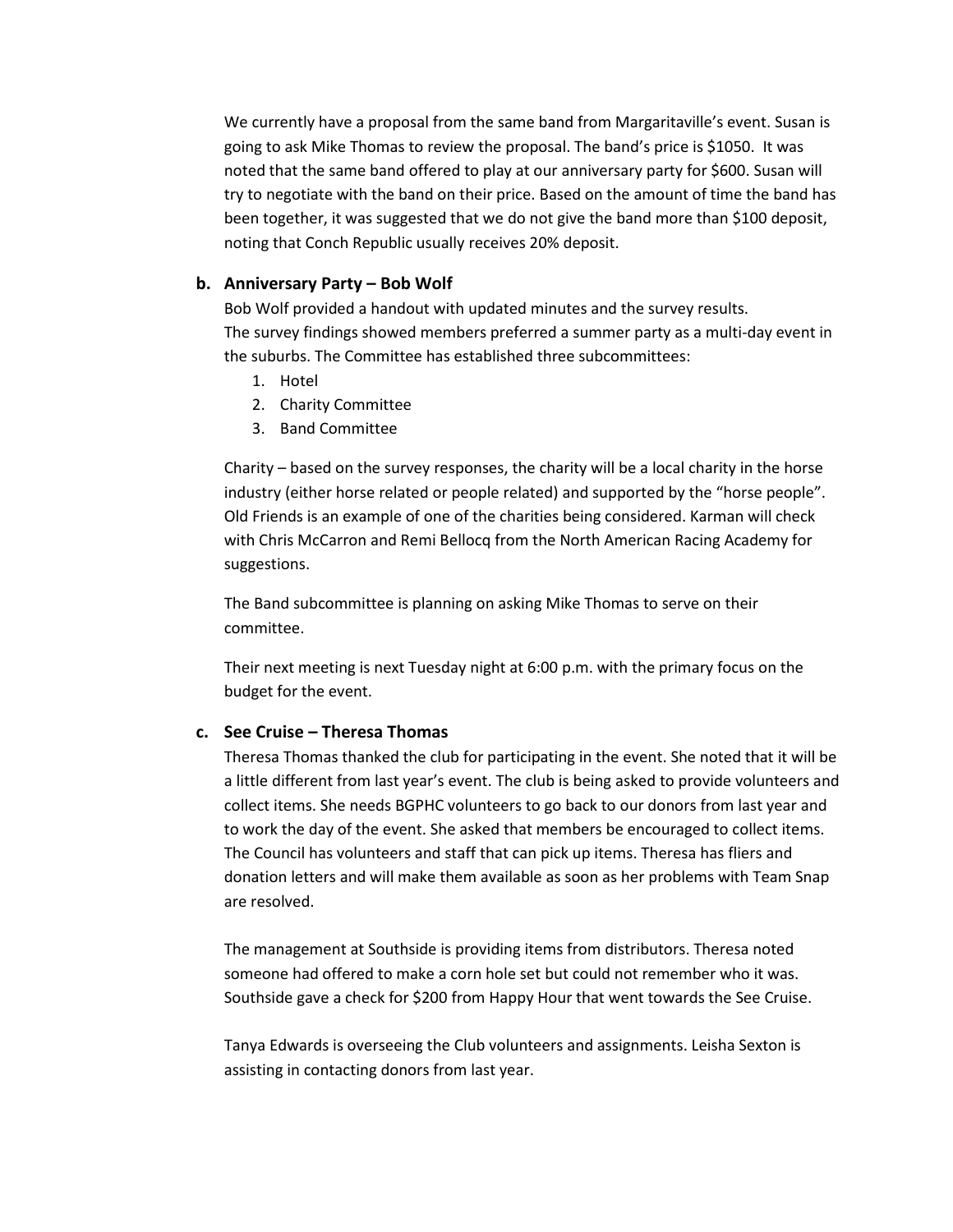The See Cruise Committee met after Happy Hour and have another meeting scheduled for Monday March 3 which will be used to put the baskets together.

Joy Moll requested Theresa Thomas submit an article for the front page of the Club Newsletter.

#### **5. NEW BUSINESS**

#### **a. By Laws**

Karman Wheeler motioned that the By Law Petition submitted by Bob Wolf at the October Board Meeting be approved for presentation at the e General Meeting. Susan Kennedy seconded the motion. The motion carried with one abstained vote.

It was suggested that the newly approved changes be incorporated into the recommendations from the 2012-2013 Board's recommendations. Members would then be able to place one vote, to accept or not accept all of the changes within the document. The 2012-2013 Board had voted to have the Club Membership vote on individual sections. Karman Wheeler motioned to nullify the previous Board's recommendation. No second to the motion.

Sharron Wesley Porter motioned that the changes be made with two votes; one for the 2012-2013 Board's recommendation and one vote for the October petition. Susan Kennedy seconded the motion. The motion carried.

Lisa Bowman will send the document off of Survey Monkey containing last year's recommendations to Dave Comstock. He will use this document as a ballot and create one for the new recommendations. The combined document will be sent to Susan Kennedy to copy and Karman Wheeler to post on the website.

For absentee ballots it was decided they must be postmarked by the 15<sup>th</sup>.

#### **b. External Hard Drive**

Tim Lutz noted the existence of a large amount of records compiled within the last 19 years. Lisa Bowman motioned that the Club purchase a hard drive for approximately \$100. Sharron Wesley Porter seconded. Motion carried. Once the documents have been scanned, the Club Secretary will maintain the hard drive. Tim Lutz will be responsible for purchasing the hard drive. It was suggested that a hard copy of the previous year continue to be maintained.

#### **c. Yahoo Group**

Tim Lutz noted April 1 has been announced as the deadline for Yahoo Group. He has reviewed members who have not responded to Team Snap yet and has sent them reminders.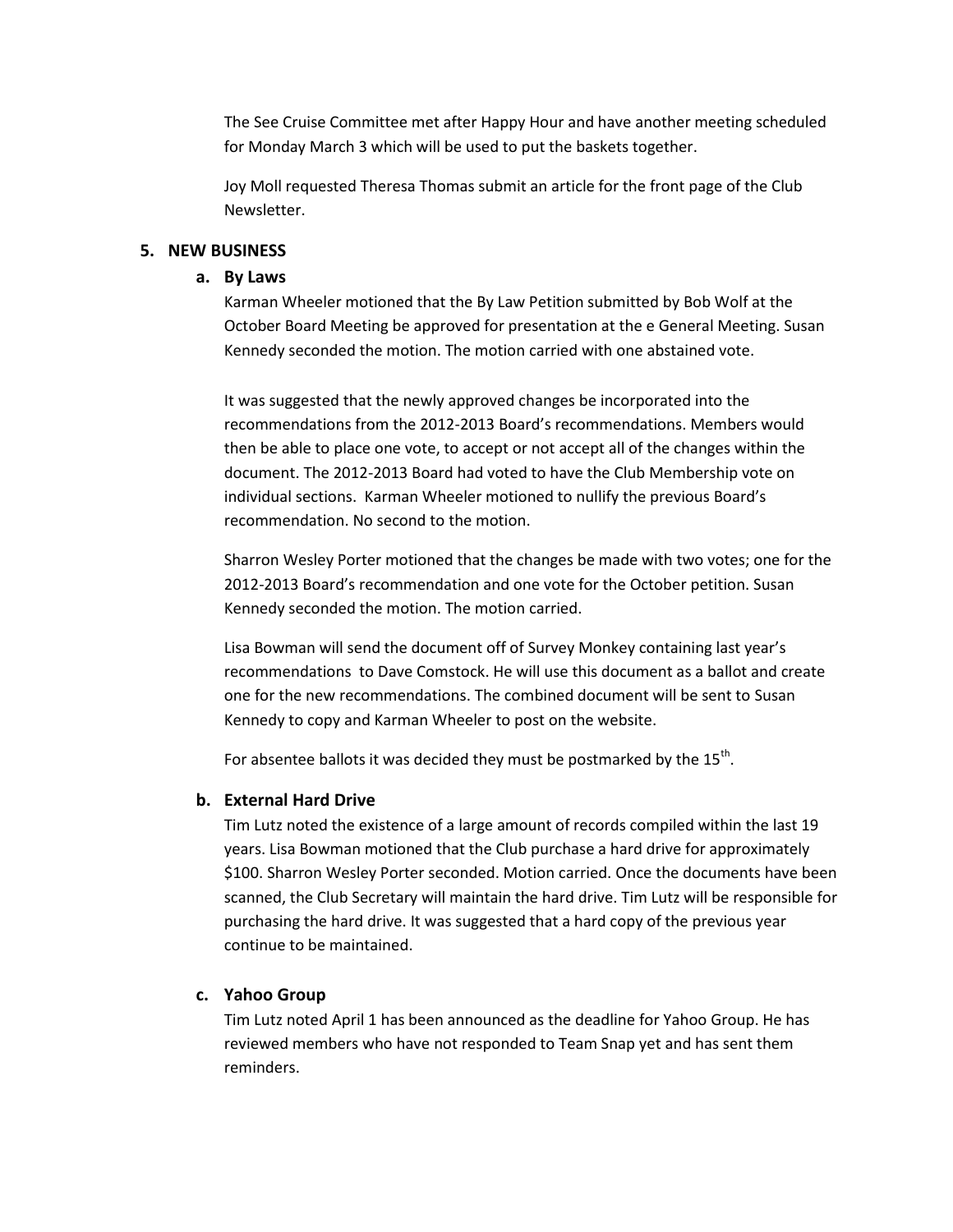#### **d. New Membership Application**

Sharron Wesley Porter revised the membership application and will place an electronic copy on our website. Sharron Wesley Porter motioned the revised application be approved and Karman Wheeler seconded the motion. The motion carried. It was suggested that a footer be added to the application noting the revision date of March 20.

#### **e. Non-Refundable Proposal**

Sharron Wesley Porter motioned that any payment made to the club for an event or a designated activity be non-transferable (to another club expense/activity) and nonrefundable. The motion was seconded by Karman Wheeler. Motion carried.

## **f. Charity List and Updates**

March - Habitat Restore (March 22)- A list of time slots was distributed for sign ups. April - See Cruise (April 5) - The volunteer hours will be used for this event along with donations from the monthly meeting.

May- Multiple Sclerosis - Kim Darland requested that we have Multiple Sclerosis as our charity for May. The Walk for Multiple Sclerosis is scheduled for May 31.

June- Relay For Life - The suggested proposal for a June event with the Cincinnati Parrot Head Club was withdrawn. A request was received to sponsor Relay for Life (just for donations).

July- Glute 1? August - Disaster Blasters September or October- Golf Scramble - The possibility about a golf scramble was discussed with Lisa Bowman considering chairing the committee. November- Jessamine Humane Society **December** 

## **g. Event List**

April 5 – See Cruise (refer to notes in "Charities") April 13 – Keeneland. Members will be meeting at the sports bar on the second floor. April 25-April 27 – Parrot Head Rendezvous in Panama City. May 31 – Walk for Multiple Sclerosis (refer to notes in "Charities"). June 28 – Florence Ball Park at 5:30. Conch Republic will be playing after the game. Ticket price varies from \$6-\$7 with the ability to buy a food voucher or \$24 that includes admission, unlimited buffet and 90 minutes of soft drinks. There will also be a hat parade in the seventh inning. It may be possible to rent a bus for the event. July – Legends Game. We can purchase a block of tickets for July ball game. August Disaster Blasters